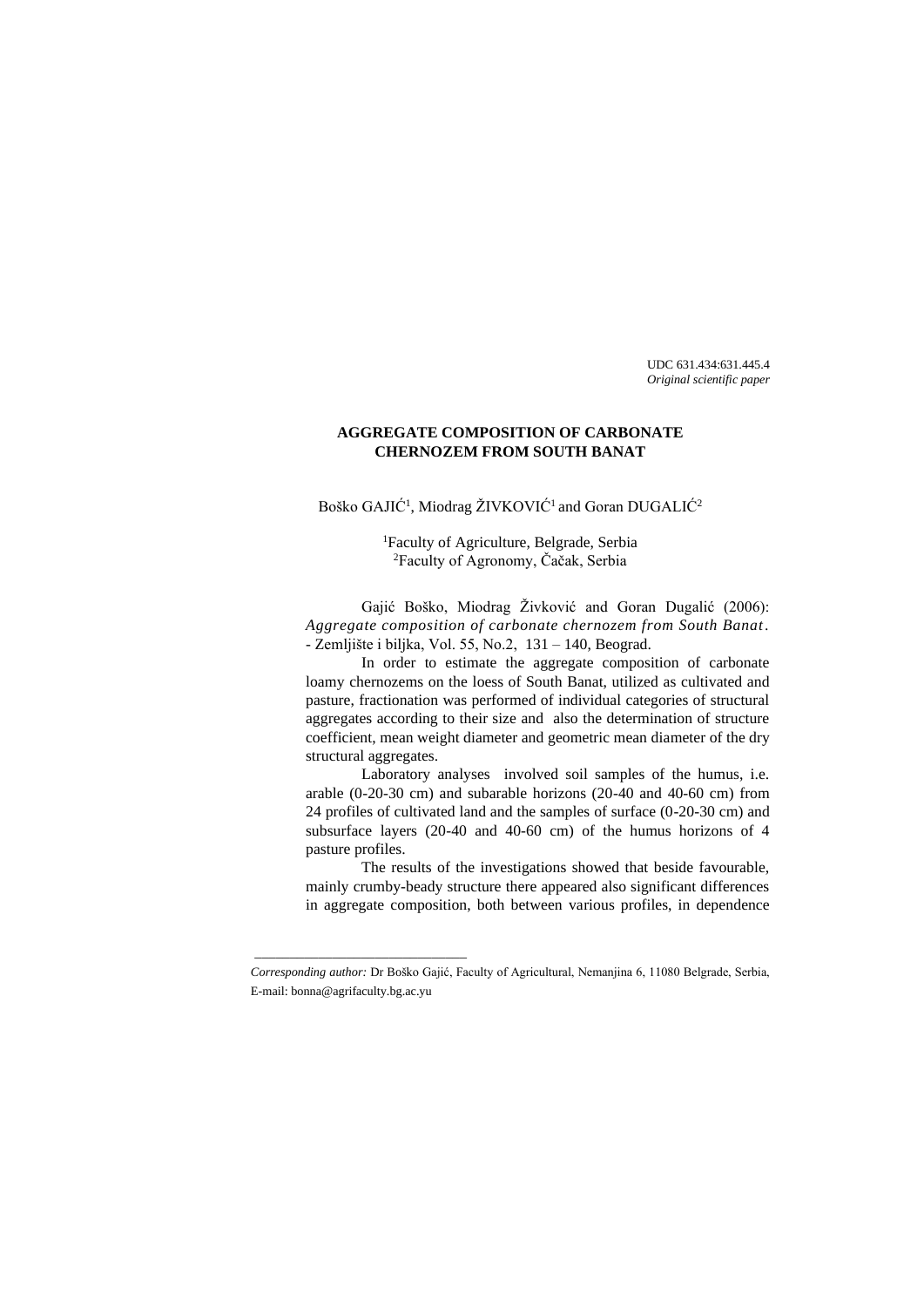on the utilization mode of the soil, and between various depth zones of the humus horizon.

The content of agronomically most valuable aggregates fraction (0.25–10 mm) in all depth zones of the humus horizon of the investigated profiles is 60%, which is, according to the classification by ŠEIN *et al*. (2001), a characteristic of good-structured soil.

According to the values of structure coefficient and the mentioned classification, the cultivated soil profiles (1.5-2.42) show good, and those from pasture (1.15-1.70) satisfactory structure. In cultivated soil profiles, mean weight diameter and geometric mean diameter of the dry aggregates is significantly higher than in those from the pasture, and when they are larger, the structure of the soil is better and vice versa.

*Key words*: chernozem, aggregate composition, agronomically most valuable fraction, mean weight diameter, geometric mean diameter, cultivated soil, pasture

## INTRODUCTION

Aggregate composition is one of the most important soil physical characteristics and it depends on the conditions of the soil formation and on the application of various agro-technical and ameliorative measures. The main functional characteristics of soil as an environmental component and also as an object of technologic influences are determined to a high degree by aggregate composition.

Investigation of aggregate composition under the conditions of intensive cultivation is necessary, according to BONDAREV and KUZNJECOV (1973), especially in the cases of application of heavy agricultural machines, intensified soil erosion, application of irrigation and other agro-technical and ameliorative measures.

Estimation of soil structural characteristics is necessary both for characterization of soil-physical conditions of plant life, and for scientific explanation of the consequences of agro-technical and ameliorative measures. It is especially necessary for directed regulation of physical characteristics within intensive systems of soil cultivation (KUZNJECOVA, 1979).

For that reason KUZNJECOVa (1979) considers soil structure condition as one of the most important physical conditions of the fertility of soils with medium and heavy textural composition.

According to the data cited by VERSININ *et al*. (1959) and SOROCKIN (1991), beside the size and form of macroaggregates, for an agronomic estimation of soil structure, composition, mechanical hardness, water resistance and porosity of the macroaggregates are very important. Good soil structure for crop growth dependes on the presence of aggregates between 1 to 10 mm diameter (AMEZQUITA *et al*., 1998), i.e. of the proportion the agronomically most valuable fraction (0.25– 10 mm) (MEDVEDEV and CYBULKo, 1995).

Aggregate composition of carbonate chernozems of South Banat is poorly investigated, according to the available literature.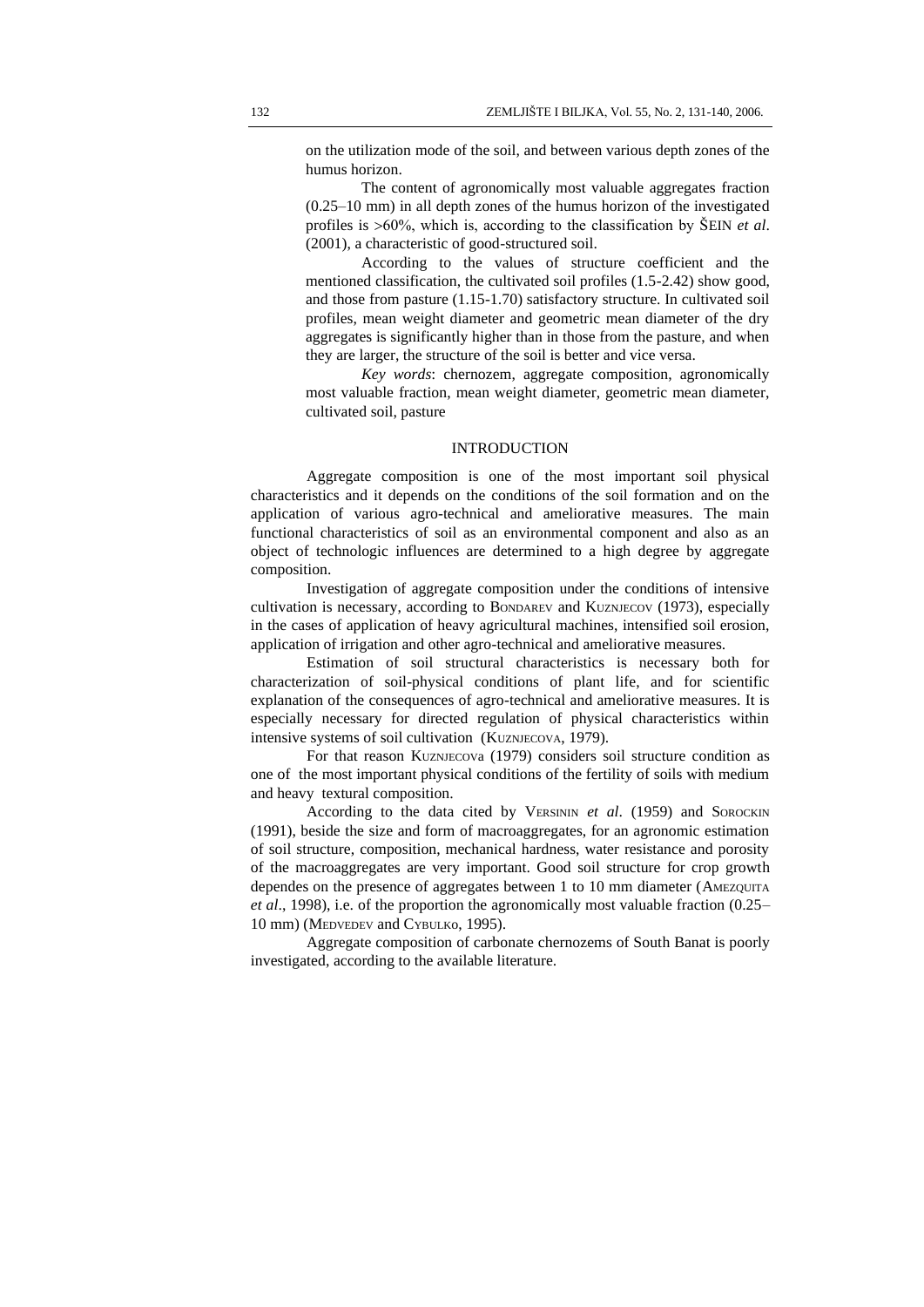So, the present study gives an agronomic estimation of the aggregate composition of the humus horizon of South Banat carbonate chernozems in dependence of the mode of their utilization in agricultural production

## MATERIALS AND METHODS

The investigated area lies between  $45^{\circ}20'$  and  $44^{\circ}50'$  north geographic latitude and  $20^{\circ}30'$  and  $21^{\circ}10'$  east geographic longitude.

The investigation included the profiles of South Banat carbonate chernozem that belong to the collection of M. ŽIVKOVIĆ, and had been collected by M. ŽIVKOVIĆ, N. PAVIĆEVIĆ and B. PEJOVIĆ. Determination of some most important chemical characteristics  $(CaCO<sub>3</sub>$  content, humus content and pH value in water) had been performed by M. ŽIVKOVIĆ, while the determination of aggregate composition was performed by M. ŽIVKOVIĆ and B.GAJIĆ.

For the determination of macroaggregate composition in laboratory, soil samples were used originating from arable (0-20 cm) and subarable horizons (20- 40 and 40-60 cm) and from 24 cultivated soil profiles, as well as samples from surface (0-20 cm) and subsurface (20-40 and 40-60 cm) layers of the humus horizons from 4 pasture profiles of carbonate chernozem (28 profiles in all, with 84 soil samples). Four cultivated soil profiles were deeply ploughed (60-80 cm).

Macroaggregate composition of the investigated soils was determined by dry sieving, according to Savinov (BOŠNJAK, 1997).

Structure coefficient (Ks) was calculated as the ratio between the content of crumby and beady, agronomically most valuable structural aggregates, with the diameter 10-0.25 mm, and the sum of very fine – powdery  $(<0.25$  mm) and cloddy (>10 mm) aggregates separated by dry sieving (ŠEIN *et al.*, 2001). Mean weight diameter (MWD) and mean geometric diameter (MGD) of the structural aggregates were determined by calculation (HILLEL, 2004). The results of the determination of aggregate composition were tested by the methods of variation statistics.

#### RESULTS AND DISCUSSION

Before proceeding with the results of the determination of aggregate composition of the investigated soils, there is presented a short review of their most important physical and chemical characteristics.

According the their textural composition, the investigated chernozems belong to medium and heavy loams, with the ratio of physical clay fraction (particles with the diameter  $\langle 0.01 \text{ mm} \rangle$  between 32.67 and 51.10%, and the real clay fraction (particles < 0.001 mm) between 25.70 and 38.60%. Chemical reaction (pH in water) of the investigated samples is, according to the American classification, neutral to moderately alkaline, i.e. with pH values between 6.6 and 8.4. The humus content in the analysed samples of all the investigated profiles is found in surface samples of the humus horizon. According to the classification of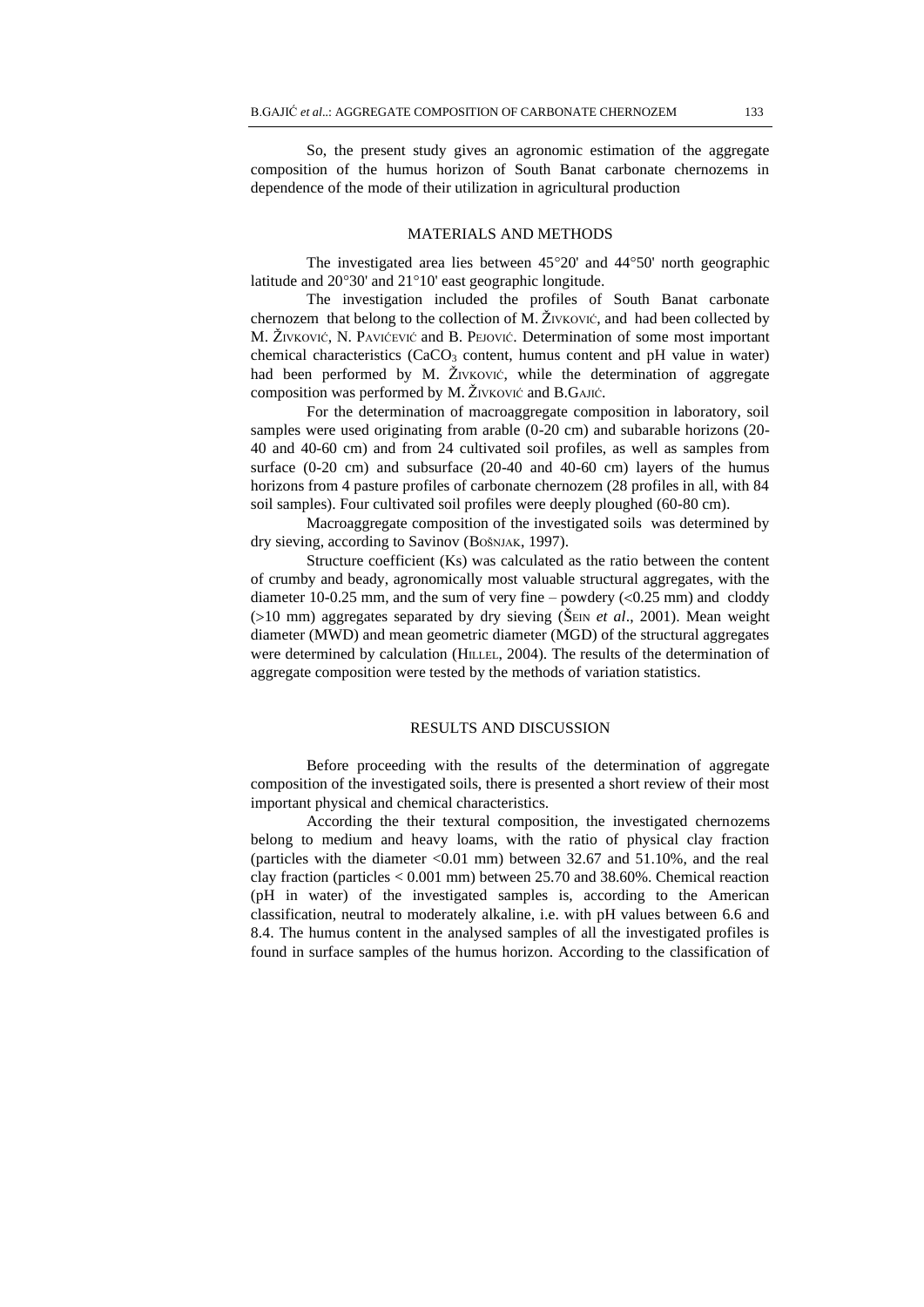MÜCKENHAUSEN (1975) the investigated chernozems belong to the class of moderately to strongly humous soils with humus content between 2.20 and 8.00% in the surface layer. Carbonate content in the humus horizon of the investigated soils is very fluctuating and it varies within a wide range, between 1.16 and 15.5% (ŽIVKOVIĆ, 1988/89).

In the Table 1, statistically analysed results are presented of the determination of aggregate composition of the investigated carbonate chernozem profiles.

The results show that, beside the valuable, crumby-beady structure there are significant differences in aggregate composition, both between various profiles, in dependence on the mode of the soil utilization and on the influence of anthropogenic factor, and between various depth zones (subhorizons) of the humus horizon, in cultivated soil profiles between arable, the first (zone of plough bottom) and the second subarable subhorizons.

In all investigated depth zones of the humus horizon of these soils there prevails agronomically most valuable structural aggregate with the diameter between 0.25 and 10 mm, i.e. the fraction consisting of medium crumby (1-3 mm), big crumby (3-5 mm) and beady (5-10 mm) aggregates. The content of these agronomically most valuable aggregates in various depth zones (subhorizons) of the humus horizon in cultivated soil profiles varies between 59.79 and 70.74%, and in grazing land samples between 53 and 63%. The most abundant are big crumby aggregates. Similar aggregate composition is found in the chernozems of South Srem (GAJIĆ, 1992).

Because of the increased dispersion during tillage, as well as due to an increased compaction induced by threading, arable horizon of cultivated soils and the surface layer of the humus horizon of pasture chernozem show mainly significantly lower content of the most valuable (by size) aggregates, than the first and second subsurface layers of the same profiles. The same results were obtained by KOSANOVIĆ (1960) in his investigations of carbonate chernozem of Vojvodina. He explains the finding as a consequence of the fact that deeper zones of the humus horizon are without the influence of all those unfavourable factors which act in the surface layer in the direction of impairment of aggregation, such as the water from atmospheric precipitations, tillage with machines, etc.

An interesting finding is that the highest average content of agronomically most favourable aggregates is found in cultivated soil profiles, higher than in the pasture profiles. Even deeper layers of the humus horizon of grazing land profiles contain significantly less (53-63%) agronomically most valuable aggregates than those from cultivated soil (68.84-70.74%), which is, most likely, a consequence of the influence of threading and the lack of tillage, which decreased the ratio of the most valuable structural aggregates in the pasture samples.

It is also interesting that no differences were found in aggregate composition between twice deeply ploughed (to 60-80 cm) soil profiles (under plantations) and those ploughed in usual way (20-30 cm) (crop cultivation).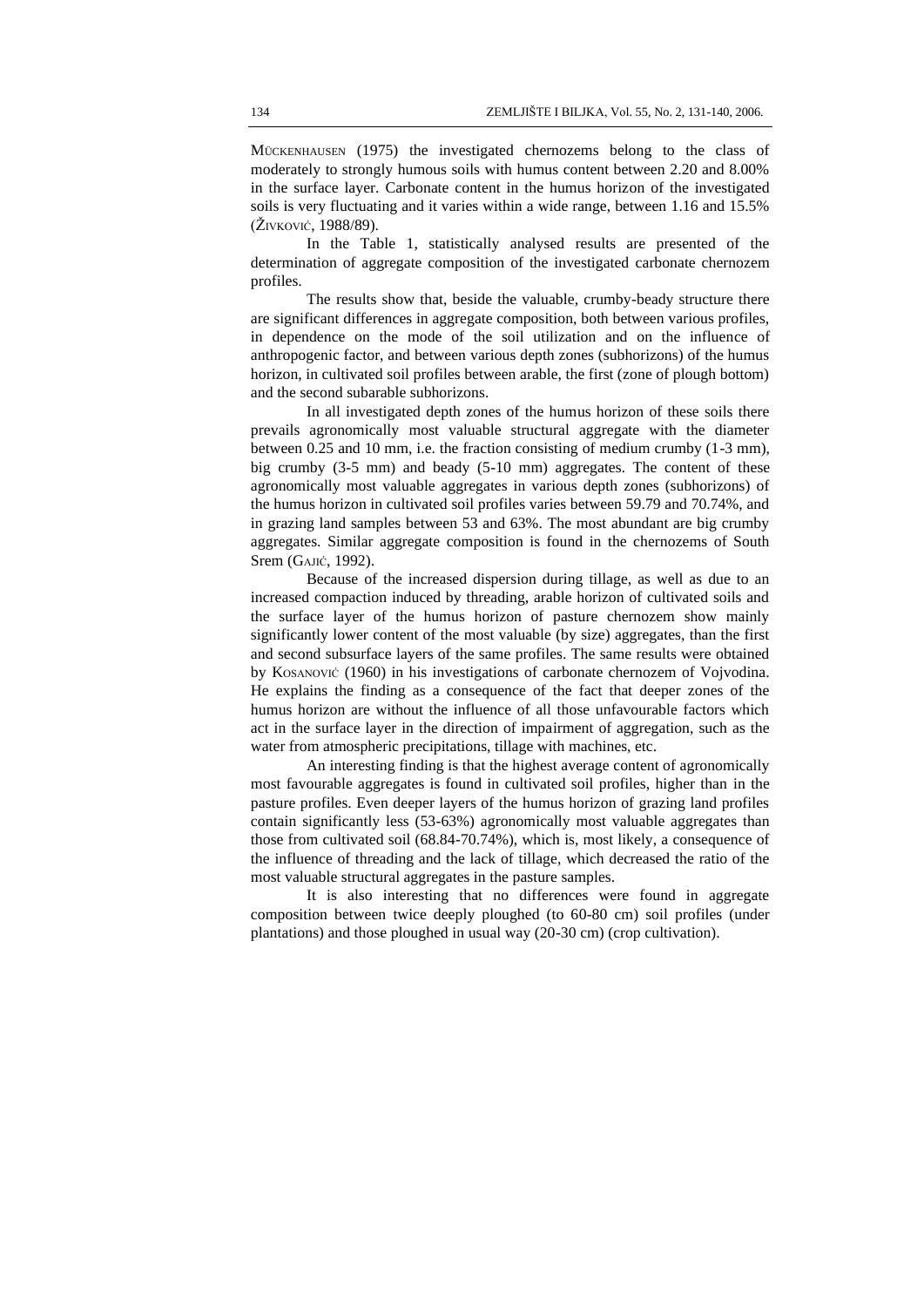Total content of powdery  $(<0.5$  mm) and cloddy  $(>10$  mm) structural aggregates in all analysed depth zones of the investigated profiles is on average mainly <40%. In the investigated profiles of cultivated soil chernozem, the content of cloddy aggregates (17.53-26.89%) is 2-3 times higher than in the pasture ones (12.25-5.67%). Similar results were obtained during the investigations of Russian chernozems (BONDAREV and KUZNECOV, 1999). The participation of powdery aggregates in arable and subarable horizons of cultivated soil profiles is not high and it varies within a narrow range, between 4.42 and 6.89%. However, in the humus horizon (0-60 cm) of pasture profiles, it is about 3.5-4.5 times higher than in cultivated soil, and it varies between 4.42 and 6.89%.

Among other data, in Table 1 significant variations may be seen, at all depths, of the content of all structural aggregate fractions, which are, as expected, much more noticeable in cultivated soil than in pasture profiles.

On the basis of structure coefficient (Ks) values it may be concluded that the aggregate composition of the investigated chernozems under a long-term cultivation did not suffer significant quantitative changes in the humus horizon (Table 1).

Structure coefficient in the humus horizon of cultivated soil chernozems is significantly higher than in pasture samples. In cultivated soil profiles, its values are regularly higher than 1.5, and they vary between 1.51 and 2.42. According to the classification cited by ŠEIN *et al*. (2001), these values are characteristic for the soils with good structure. In the investigated pasture profiles of chernozem, the values of this coefficient vary between 1.15 and 1.70, which is, according to the mentioned classification, a property of soils with satisfactory structure.

For the estimation of the distribution of structural aggregates by their size, two parameters were used, namely: mean weight diameter (MWD) and mean geometrical diameter (MGD) of the aggregates which, according to HILLEL (2004) enable correlations with various indicators (such as erosion, infiltration, evaporation, aeration, etc.). When the values of the mentioned parameters are higher, aggregate, i.e. structural soil composition is better, and *vice versa*.

From the data presented in Table 1 it may be noticed that the values of mean diameters in cultivated soil profiles of carbonate chernozem of South Banat (5.42-6.62) are about 2 times higher than in pasture profiles (3.53-4.26).

Less marked differences were found between the values of mean geometrical diameters of cultivated soil aggregates and those from pasture profiles of the investigated chernozems. In the humus horizon of the cultivated soil profiles they vary within a very narrow range, between 0.62 and 0.64, while in pasture profiles they are somewhat lower and range between 0.52 and 0.62.

Presented values of the mean weight and geometrical diameters of structural aggregates show that cultivated soil profiles of the investigated carbonate chernozems have significantly better structure than those from pasture sites.

Indicators of the distribution of structural aggregates according to their size may be used as parameters of soil structure in modeling processes connected with it (BEREZINA *et al*., 1991).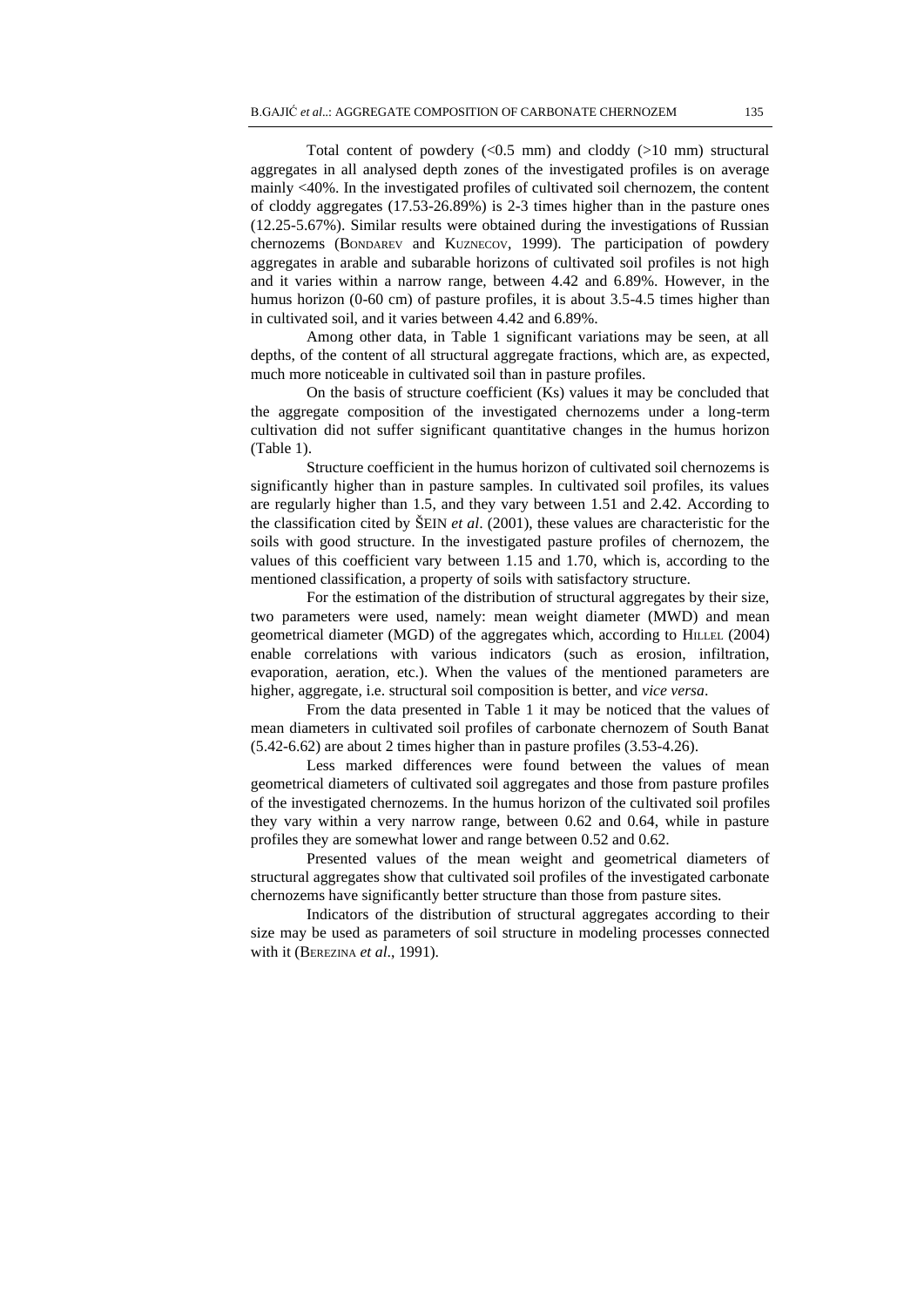|                                  |                                                                                                                  | Statistical characteristics                                                                |                                                                                                 |                                                                 |                                                                                      |                                                                                      |                                                                                                 |                                                                                          |                              |  |
|----------------------------------|------------------------------------------------------------------------------------------------------------------|--------------------------------------------------------------------------------------------|-------------------------------------------------------------------------------------------------|-----------------------------------------------------------------|--------------------------------------------------------------------------------------|--------------------------------------------------------------------------------------|-------------------------------------------------------------------------------------------------|------------------------------------------------------------------------------------------|------------------------------|--|
| Depth of the sample taking, cm   | Structural aggregate fractions,<br>$\mathbf{m}$                                                                  | Content of structural<br>aggregates, %                                                     |                                                                                                 |                                                                 | deviation,                                                                           | Ξ<br>$+$                                                                             |                                                                                                 |                                                                                          |                              |  |
|                                  |                                                                                                                  | mean                                                                                       | min                                                                                             | max                                                             | Standard<br>ь<br>$+1$                                                                | Standard error,                                                                      | Variation coefficient                                                                           | Indicator of the result<br>correctness                                                   | Structure coefficient,<br>Ks |  |
| Cultivated chernozems $(n = 24)$ |                                                                                                                  |                                                                                            |                                                                                                 |                                                                 |                                                                                      |                                                                                      |                                                                                                 |                                                                                          |                              |  |
| $0 - 20$                         | < 0.5<br>$0.5 - 1$<br>$1 - 3$<br>$3 - 5$<br>$5 - 10$<br>>10<br>$0.5 - 5$<br>$1 - 10$<br>$MWD^*$<br>$MGD^*$       | 6.42<br>6.95<br>27.47<br>12.89<br>19.42<br>26.89<br>47.26<br>59.79<br>6.62<br>0.69         | $\mathfrak{2}$<br>$\overline{c}$<br>15<br>9<br>8<br>$\overline{7}$<br>26<br>42<br>2.86<br>20.44 | 18<br>30<br>39<br>23<br>26<br>54<br>67<br>76<br>10.1<br>0.91    | 4.31<br>6.38<br>6.41<br>3.62<br>4.10<br>12.8<br>11.1<br>8.92<br>1.85<br>0.12         | 0.99<br>1.46<br>1.47<br>0.83<br>0.94<br>2.95<br>2.54<br>2.05<br>0.53<br>0.06         | 67.15<br>91.85<br>23.35<br>28.07<br>21.11<br>47.76<br>23.41<br>14.93<br>28.00<br>16.78          | 15.41<br>21.07<br>5.36<br>6.44<br>4.84<br>10.96<br>5.37<br>3.43<br>6.42<br>3.85          | 1.49                         |  |
| $20 - 40$<br>$40 - 60$           | < 0.5<br>$0.5 - 1$<br>$1 - 3$<br>$3 - 5$<br>$5 - 10$<br>>10<br>$0.5 - 5$<br>$1 - 10$<br><b>MWD</b><br><b>MGD</b> | 4.42<br>4.11<br>30.11<br>17.53<br>20.89<br>22.63<br>52.05<br>68.84<br>6.39<br>0.68<br>6.89 | $\mathbf{1}$<br>1<br>19<br>8<br>15<br>$\mathbf{1}$<br>31<br>44<br>3.45<br>0.51<br>$\mathbf{1}$  | 9<br>9<br>43<br>33<br>30<br>47<br>74<br>89<br>9.1<br>0.85<br>14 | 2.65<br>1.97<br>6.38<br>6.53<br>3.98<br>10.8<br>11.2<br>11.4<br>1.36<br>0.08<br>4.19 | 0.61<br>0.45<br>1.46<br>1.49<br>0.91<br>2.49<br>2.58<br>2.61<br>0.31<br>0.02<br>0.96 | 59.99<br>47.96<br>21.21<br>37.24<br>19.07<br>47.89<br>21.62<br>16.52<br>21.48<br>11.90<br>60.75 | 13.76<br>11.00<br>4.87<br>8.54<br>4.37<br>10.99<br>4.96<br>3.79<br>4.93<br>2.73<br>13.74 | 2.21<br>2.42                 |  |
|                                  | < 0.5<br>$0.5 - 1$<br>$1 - 3$<br>$3 - 5$<br>$5 - 10$<br>>10<br>$0.5 - 5$<br>$1 - 10$<br><b>MWD</b><br><b>MGD</b> | 4.95<br>35.53<br>17.53<br>17.68<br>17.53<br>57.89<br>70.74<br>5.42<br>0.62                 | $\mathbf{1}$<br>11<br>8<br>13<br>$\overline{4}$<br>21<br>38<br>3.61<br>0.50                     | 11<br>49<br>28<br>25<br>59<br>76<br>89<br>10<br>0.95            | 2.46<br>8.78<br>5.57<br>3.33<br>12.9<br>13.4<br>12.9<br>1.68<br>0.11                 | 0.56<br>2.01<br>1.28<br>0.76<br>2.97<br>3.07<br>2.96<br>0.39<br>0.02                 | 49.73<br>24.71<br>31.79<br>18.85<br>73.99<br>23.12<br>18.23<br>31.09<br>17.22                   | 11.41<br>5.67<br>7.29<br>4.33<br>16.97<br>5.30<br>4.18<br>7.13<br>3.95                   |                              |  |

*Table 1. Statistically analysed data obtained by the determination of aggregate composition of carbonate cultivated soil and pasture chernozems of South Banat*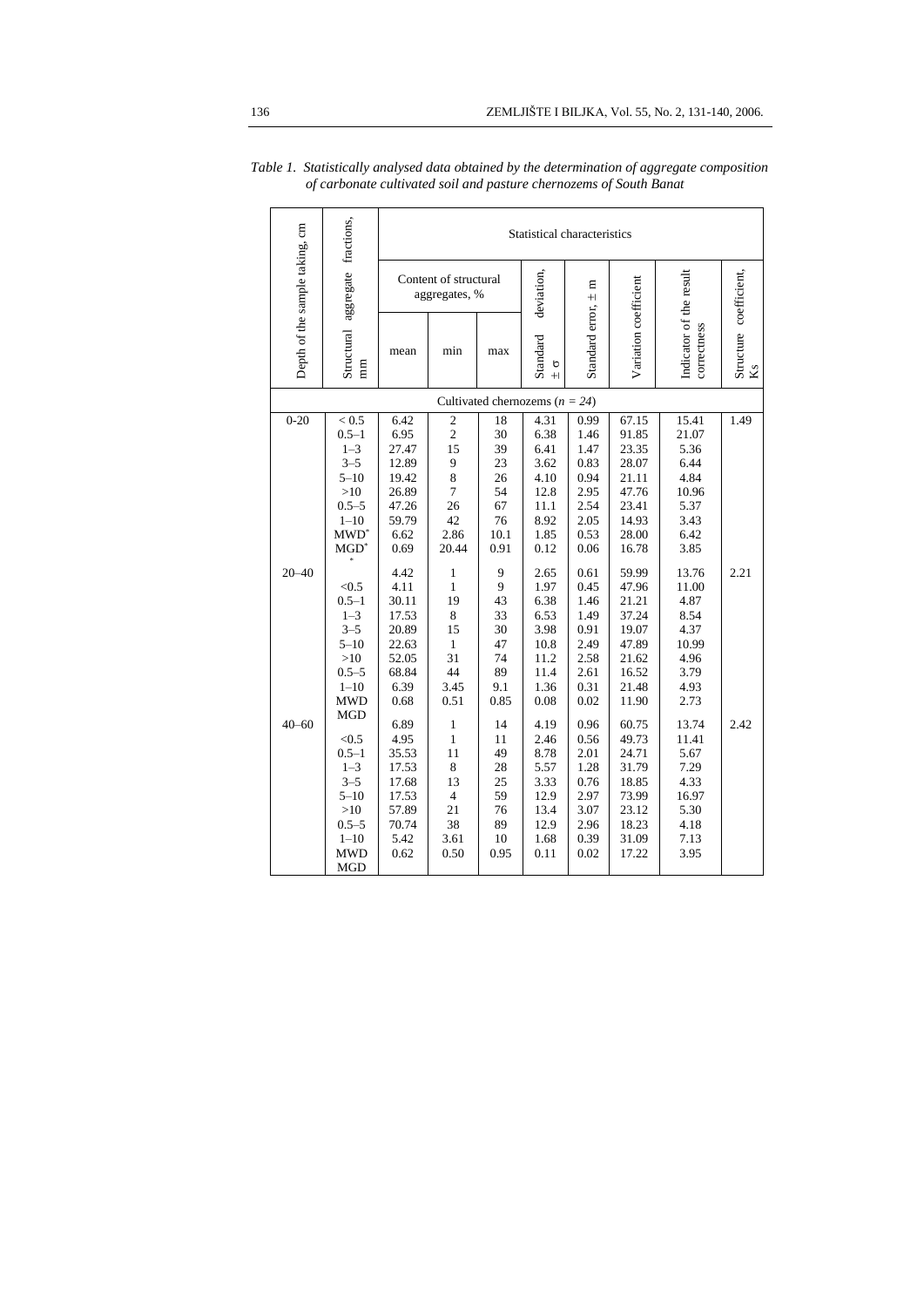| Pasture $(n = 4)$ |            |       |                |                |      |      |       |       |      |  |
|-------------------|------------|-------|----------------|----------------|------|------|-------|-------|------|--|
| $0 - 20$          | < 0.5      | 22.75 | 8              | 64             | 31.2 | 18.0 | 111.6 | 64.42 | 1.17 |  |
|                   | $0.5 - 1$  | 6.75  | $\overline{7}$ | 8              | 0.58 | 0.33 | 7.53  | 4.35  |      |  |
|                   | $1 - 3$    | 32.25 | 11             | 43             | 16.8 | 9.71 | 56.08 | 32.38 |      |  |
|                   | $3 - 5$    | 16.50 | 8              | 20             | 6.66 | 3.84 | 42.50 | 24.54 |      |  |
|                   | $5 - 10$   | 9.50  | 6              | 12             | 3.21 | 1.86 | 38.57 | 22.27 |      |  |
|                   | >10        | 12.25 | $\overline{c}$ | 22             | 10.4 | 6.00 | 100.7 | 58.15 |      |  |
|                   | $0.5 - 5$  | 55.5  | 27             | 69             | 22.9 | 13.2 | 43.02 | 24.84 |      |  |
|                   | $1 - 10$   | 58.25 | 26             | 74             | 24.9 | 14.4 | 46.26 | 26.71 |      |  |
|                   | <b>MWD</b> | 3.53  | 1.59           | 5.35           | 1.88 | 1.09 | 53.34 | 30.80 |      |  |
|                   | <b>MGD</b> | 0.52  | 0.49           | 0.56           | 0.04 | 0.02 | 7.33  | 4.23  |      |  |
| $20 - 40$         | < 0.5      | 18.00 | 8              | 38             | 21.2 | 15.0 | 92.23 | 65.22 | 1.70 |  |
|                   | $0.5 - 1$  | 5.00  | 5              | $\overline{7}$ | 1.41 | 1.00 | 23.57 | 16.67 |      |  |
|                   | $1 - 3$    | 36.33 | 16             | 50             | 24.0 | 17.0 | 72.85 | 51.52 |      |  |
|                   | $3 - 5$    | 20.33 | 8              | 25             | 12.0 | 8.50 | 72.85 | 51.52 |      |  |
|                   | $5 - 10$   | 14.67 | 10             | 17             | 4.95 | 3.50 | 36.66 | 25.93 |      |  |
|                   | >10        | 5.67  | 2              | 14             | 8.48 | 6.00 | 106.1 | 75.00 |      |  |
|                   | $0.5 - 5$  | 61.67 | 31             | 80             | 34.6 | 24.5 | 62.43 | 44.14 |      |  |
|                   | $1 - 10$   | 71.33 | 41             | 85             | 31.1 | 22.0 | 49.39 | 39.42 |      |  |
|                   | <b>MWD</b> | 3.63  | 3.11           | 4.16           | 0.74 | 0.52 | 20.43 | 14.44 |      |  |
|                   | <b>MGD</b> | 0.56  | 0.47           | 0.65           | 0.13 | 0.09 | 22.73 | 16.07 |      |  |
| $40 - 60$         | < 0.5      | 19.00 | 10             | 43             | 23.3 | 16.5 | 88.05 | 62.26 | 1.15 |  |
|                   | $0.5 - 1$  | 5.00  | 5              | 8              | 2.12 | 1.5  | 36.24 | 23.08 |      |  |
|                   | $1 - 3$    | 30.67 | 15             | 33             | 12.7 | 9.0  | 53.03 | 37.50 |      |  |
|                   | $3 - 5$    | 20.33 | 9              | 24             | 10.6 | 7.50 | 64.28 | 45.45 |      |  |
|                   | $5 - 10$   | 13.67 | 9              | 17             | 5.66 | 4.00 | 43.51 | 30.77 |      |  |
|                   | >10        | 11.33 | 11             | 16             | 3.53 | 2.50 | 26.19 | 18.52 |      |  |
|                   | $0.5 - 5$  | 56.00 | 32             | 62             | 21.2 | 15.0 | 45.13 | 31.91 |      |  |
|                   | $1 - 10$   | 64.67 | 33             | 74             | 28.9 | 20.5 | 54.19 | 38.32 |      |  |
|                   | <b>MWD</b> | 4.25  | 3.9            | 4.61           | 0.50 | 0.36 | 11.80 | 8.34  |      |  |
|                   | MGD        | 0.61  | 0.59           | 0.64           | 0.04 | 0.03 | 5.75  | 4.07  |      |  |

*Note*: MWD\* –mean weight diameter of the structural aggregates; MGD\*\* –mean geometrical diameter of the structural aggregates.

## **CONCLUSION**

On the basis of the obtained results of the determination (by dry sieving) of aggregate composition of surface (0-20 cm) and subsurface (20-40 and 40-60 cm) layers of humus horizons of cultivated soil and pasture loamy carbonate chernozems of South Banat, the following conclusions may be drawn:

The investigated carbonate chernozems of South Banat are characterized with good structure of humus horizons in dry condition. In them, there prevail (>60%) crumby-beady, agronomically most valuable structural aggregates with the diameter between 1 and 10 mm.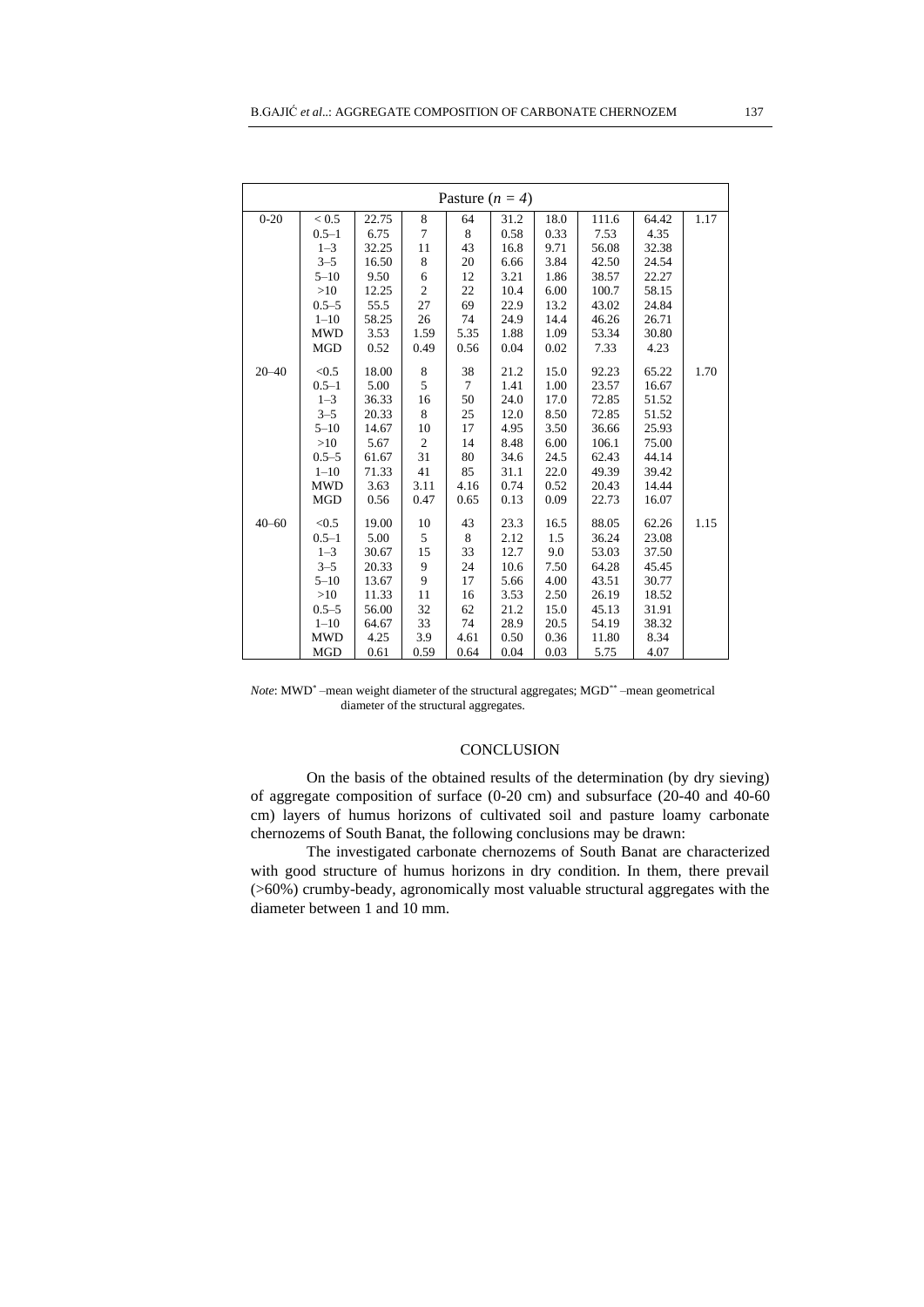Subsurface layers of the humus horizons of cultivated soil and pasture chernozems show significantly more favourable aggregate composition than their surface layers.

Long-term cultivation did not lead to a more substantial quantitative change of the aggregate composition of cultivated soil chernozem, which is supported by structure coefficient values (Ks) which are  $>1.5$ .

Chernozems under pasture, according to the values of the indicators of structural aggregate distribution (mean weight diameter and mean geometrical diameter), show less favourable aggregate composition in comparison with the cultivated soil.

#### **REFERENCES**

- AMEZQUITA, E., PRECIADO, G., ARIAS, D.M., FRIESEN, D., SANZ, J.I., THOMAS, R. (1998): Soil physical characteristics under different land use systems and duration on the Colombian savannas.  $16<sup>th</sup>$  World Congress of Soil Science,  $20 - 26$  August, Montpellier, France. CD Proceeding, Symposium no: 2, Scientific registration no: 602.
- BEREZINA, P.N., KIRIČENKO, A.B., KORJAKINA, L.V., KVARACHELIJA, M.Z. (1991): Eksperimentalnoe izučenie raspredelenij agregatov, mikroagregatov i granulometričeskih elementov počv. Počvovedenie, No. 4, 135-142.
- BONDAREV, A.G. and KUZNJECOVA, I.V. (1973): Osobennosti strukturi i složenija počv u počvennom komplekse zavolžja pri orošenii. Počvovedenie, No. 9, 96-104.
- BONDAREV, A.G. and KUZNJECOVA, I.V. (1999): Problema degradacii fizičeskih svojstv počv Rossi i puti ee rešenija. Počvovedenie, No. 9, 1126-1131.
- BOŠNJAK, Đ. (1997): Metode istraživanja i određivanja fizičkih svojstava zemljišta. Monografija, JDPZ, Novi Sad.
- GAJIĆ, B. (1992): The Influence of Long-term Irrigation on the Changes of Some Physical Properties of Chernozem and March Black (Humogley) Soil in South–Eastern Srem During Cultivation of Field and Vegetable Crops. Review o Research Work at the Faculty of Agriculture, Vol. 37, No. 1, 49–56.
- HILLEL, D. (2004): Introduction to Environmental Soil Physics. ELSEVIER Academic Press, USA.
- KOSANOVIĆ, V. (1960): Vojvođanski černozem i njegova proizvodna sposobnost. Doktorska disertacija. Rukopis. Beograd.
- KUZNECOVA, I.V. (1979): O nekotorih kriterijah ocenki fizičeskih svojstv počv. Počvovedenie, No. 3, 81-89.
- MEDVEDEV, V.V.,CYBULKO, W.G. (1995): Soil criteria for assessing the maximum permissible ground pressure of agricultural vehicles on Chernozem soils. Soil and Tillage Research, 36, 153– 164.
- MÜCKENHAUSEN (1975): Die Bodenkunde. DLG, Frankfurt.
- SOROČKIN, V.M. (1991): O vibore pokazatelej dlja agronomičeskoj ocenki strukturi počv. Pčvovedenie, No. 7, 50-58.
- ŠEIN, E.V., ARHANGELSKAJA, T.A., GONČAROV, V.M., GUBER, A.K., POČATKOVA, T.N., SIDOROVA, M.A., SMAGIN, A.V., UMAROVA, A.B. (2001): Polevie i laboratornie metodi issledovanija fizičeskih svojstv i režimov počv. Izdateljstvo Moskovskogo universiteta.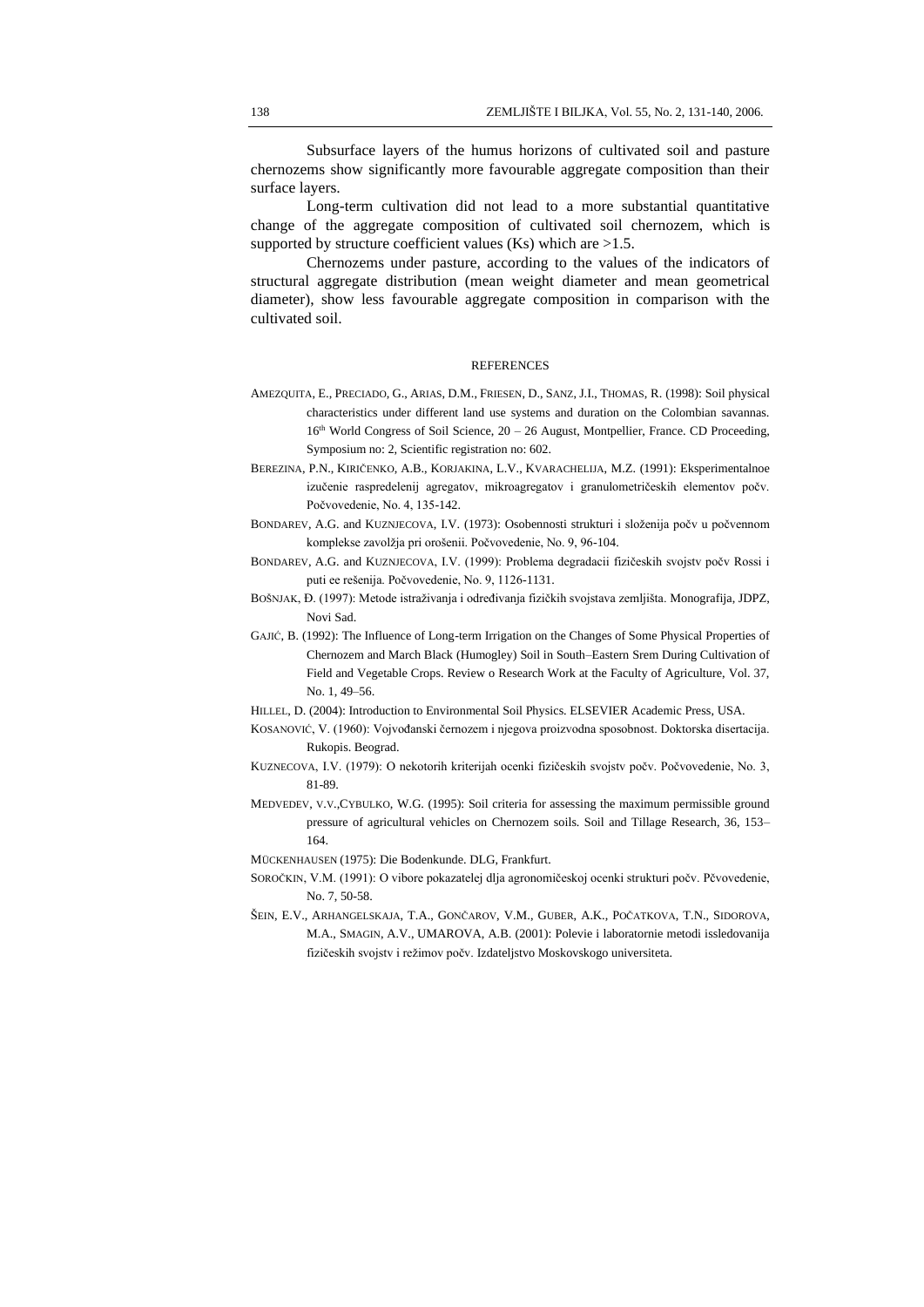VERŠININ, P.V., MELNIKOVA, M.K., MIČURIN, B.N., MOŠKOV, B.S., POJASOV, N.P., ČUDNOVSKIJ, A.F. (1959): Osnovi agrofiziki. Pod redakciej akademika A. F. Ioffe i kandidata s.–h. nauk Revuta, I. B. Gosudarstvennoe izdatelstvo fiziko–matematičeskoj literaturi. Moskva.

ŽIVKOVIĆ, M. (1988/89): Sistematika zemljišta. Rukopis, Poljoprivredni fakultet, Beograd.

Received May 5, 2006. Accepted October 2, 2006